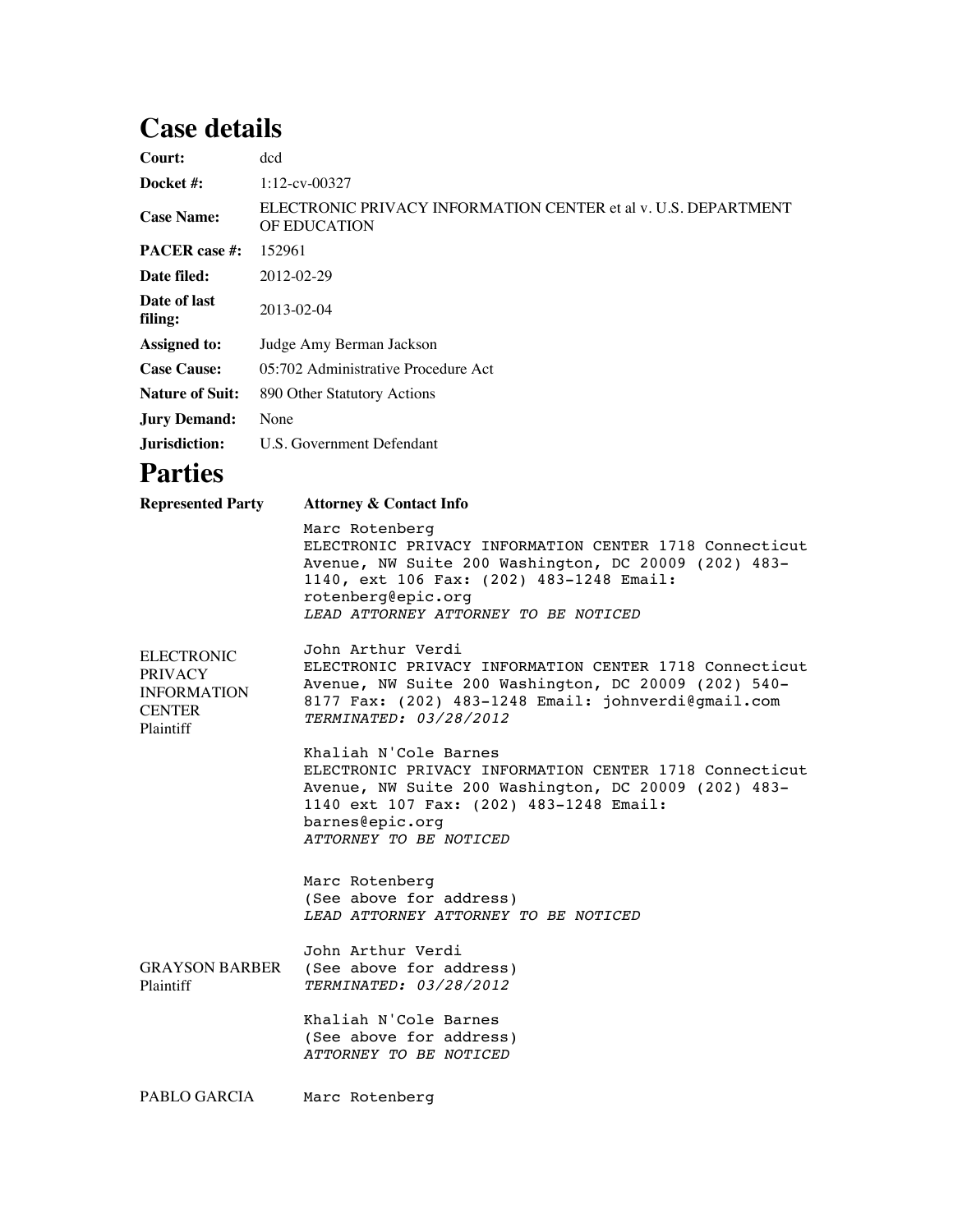| MOLINA<br>Plaintiff              | (See above for address)<br>LEAD ATTORNEY ATTORNEY TO BE NOTICED                                                                                                                                                                               |
|----------------------------------|-----------------------------------------------------------------------------------------------------------------------------------------------------------------------------------------------------------------------------------------------|
|                                  | John Arthur Verdi<br>(See above for address)<br>TERMINATED: 03/28/2012                                                                                                                                                                        |
|                                  | Khaliah N'Cole Barnes<br>(See above for address)<br>ATTORNEY TO BE NOTICED                                                                                                                                                                    |
|                                  | Marc Rotenberg<br>(See above for address)<br>LEAD ATTORNEY ATTORNEY TO BE NOTICED                                                                                                                                                             |
| PETER NEUMANN<br>Plaintiff       | John Arthur Verdi<br>(See above for address)<br>TERMINATED: 03/28/2012                                                                                                                                                                        |
|                                  | Khaliah N'Cole Barnes<br>(See above for address)<br><i>ATTORNEY TO BE NOTICED</i>                                                                                                                                                             |
|                                  | Marc Rotenberg<br>(See above for address)<br>LEAD ATTORNEY ATTORNEY TO BE NOTICED                                                                                                                                                             |
| <b>DEBORAH PEEL</b><br>Plaintiff | John Arthur Verdi<br>(See above for address)<br>TERMINATED: 03/28/2012                                                                                                                                                                        |
|                                  | Khaliah N'Cole Barnes<br>(See above for address)<br>ATTORNEY TO BE NOTICED                                                                                                                                                                    |
| <b>U.S. DEPARTMENT</b>           | Galen Nicholas Thorp<br>U.S. DEPARTMENT OF JUSTICE Civil Division 20<br>Massachusetts Avenue, NW Room 7109 Washington, DC<br>20001 (202) 514-4781 Fax: (202) 616-8460 Email:<br>galen.thorp@usdoj.gov<br>LEAD ATTORNEY ATTORNEY TO BE NOTICED |
| OF EDUCATION<br>Defendant        | Marina Utgoff Braswell<br>U.S. ATTORNEYS OFFICE FOR THE DISTRICT OF COLUMBIA 555<br>Fourth Street, NW Room E4818 Washington, DC 20530<br>(202) 514-7226 Fax: (202) 514-8780 Email:<br>Marina.Braswell@usdoj.gov<br>TERMINATED: 05/04/2012     |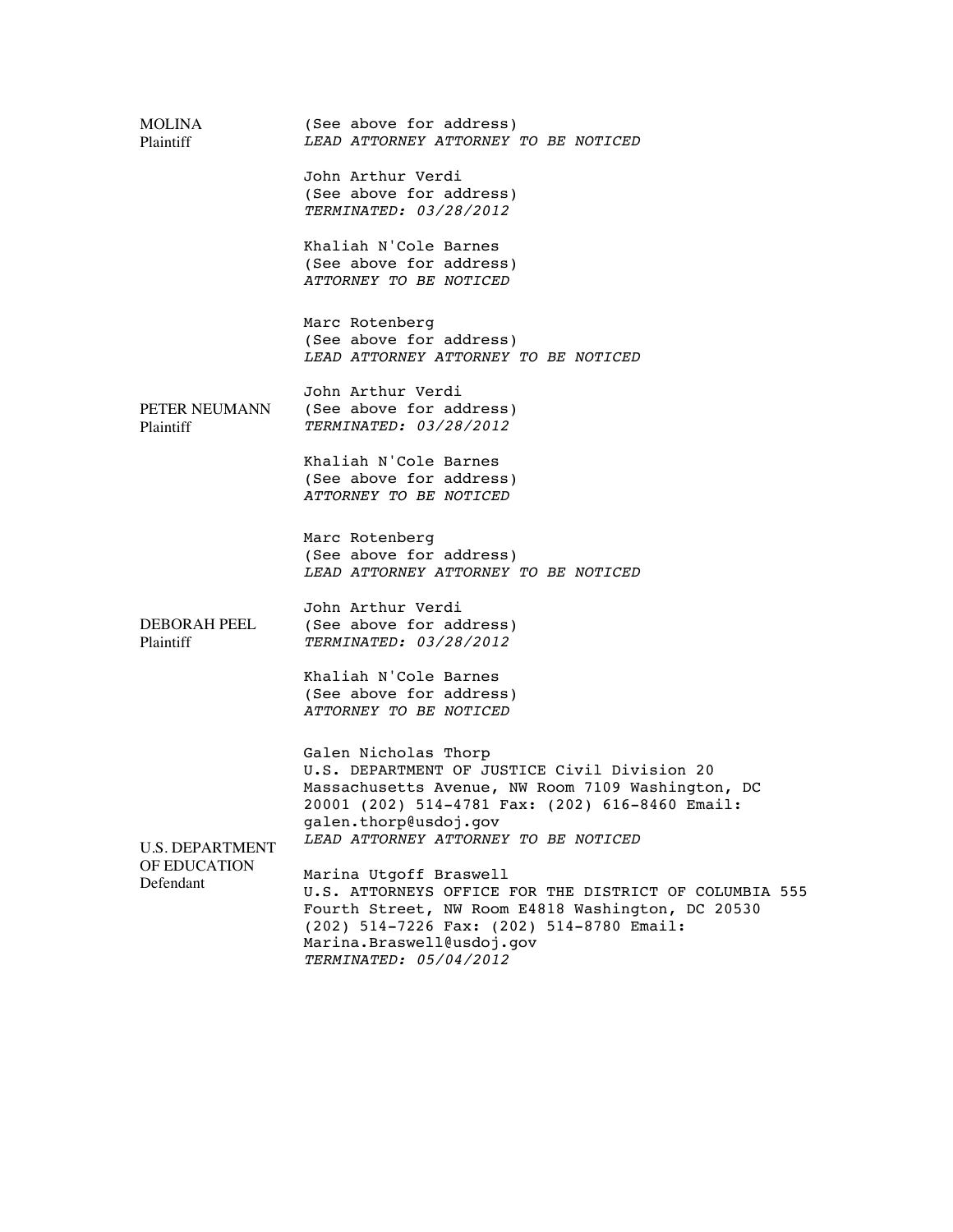## **Documents**

| Filed #                        |   | #                | Date Document Attachment Short Description                    | <b>Long Description</b>                                                                                                                                                                                                                                                                                        | <b>Upload</b><br>date         |
|--------------------------------|---|------------------|---------------------------------------------------------------|----------------------------------------------------------------------------------------------------------------------------------------------------------------------------------------------------------------------------------------------------------------------------------------------------------------|-------------------------------|
| 2012-<br>$02-29$ $\frac{1}{2}$ |   | $\mathbf{0}$     | Complaint                                                     | COMPLAINT against U.S.<br>DEPARTMENT OF EDUCATION (<br>Filing fee \$350, receipt number<br>4616046366) filed by DEBORAH<br>PEEL, PABLO GARCIA MOLINA,<br>ELECTRONIC PRIVACY<br><b>INFORMATION CENTER, GRAY</b><br>BARBER, PETER NEUMANN.<br>(Attachments: #1 Civil Cover<br>Sheet)(jf, ) (Entered: 02/29/2012) | $2012 - 12$<br>14<br>10:51:33 |
|                                | 1 | 1                | Civil Cover Sheet                                             |                                                                                                                                                                                                                                                                                                                |                               |
| 2012-<br>$02 - 29$             |   | $\boldsymbol{0}$ | Disclosure - Corporate<br>Affiliations/Financial<br>Interests | <b>LCvR 7.1 CERTIFICATE OF</b><br>LCvR 7.1 Certificate of DISCLOSURE of Corporate<br>Affiliations and Financial Interests<br>NONE by ELECTRONIC PRIVACY<br>INFORMATION CENTER (jf, )<br>(Entered: 02/29/2012)                                                                                                  | $2013 - 03$<br>15<br>11:44:53 |
| 2012-<br>$03-15 \frac{3}{2}$   |   | $\boldsymbol{0}$ | Notice of Appearance                                          | NOTICE of Appearance by Marina<br>Utgoff Braswell on behalf of U.S.<br>DEPARTMENT OF EDUCATION<br>(Braswell, Marina) (Entered:<br>03/15/2012)                                                                                                                                                                  | $2012 - 10$<br>26<br>13:34:20 |
| 2012-<br>$03 - 28$             |   | $\boldsymbol{0}$ | Notice of Appearance                                          | NOTICE of Appearance by Marc<br>Rotenberg on behalf of All Plaintiffs<br>(Rotenberg, Marc) (Entered:<br>03/28/2012)                                                                                                                                                                                            | $2012 - 10$<br>26<br>13:35:09 |
| 2012-<br>$03 - 28$             |   | $\boldsymbol{0}$ | Notice of Withdrawal<br>of Appearance                         | NOTICE OF WITHDRAWAL OF<br>APPEARANCE as to GRAYSON<br>BARBER, ELECTRONIC PRIVACY<br><b>INFORMATION CENTER, PABLO</b><br><b>GARCIA MOLINA, PETER</b><br>NEUMANN, DEBORAH PEEL.<br>Attorney John Arthur Verdi<br>terminated. (Verdi, John) (Entered:<br>03/28/2012)                                             | $2012 - 10$<br>26<br>13:36:20 |
| 2012-<br>$05-04$ 6             |   | $\mathbf{0}$     | Substitution of Counsel                                       | NOTICE OF SUBSTITUTION OF<br><b>COUNSEL</b> by Galen Nicholas Thorp<br>on behalf of All Defendants<br>Substituting for attorney Marina<br>Utgoff Braswell (Thorp, Galen)<br>(Entered: 05/04/2012)                                                                                                              |                               |
| $2012 -$<br>$05-04$            |   | $\mathbf{0}$     | Answer to Complaint                                           | ANSWER to 1 Complaint, by U.S.<br><b>DEPARTMENT OF</b><br>EDUCATION.(Thorp, Galen)                                                                                                                                                                                                                             | $2013 - 01$<br>08<br>12:39:46 |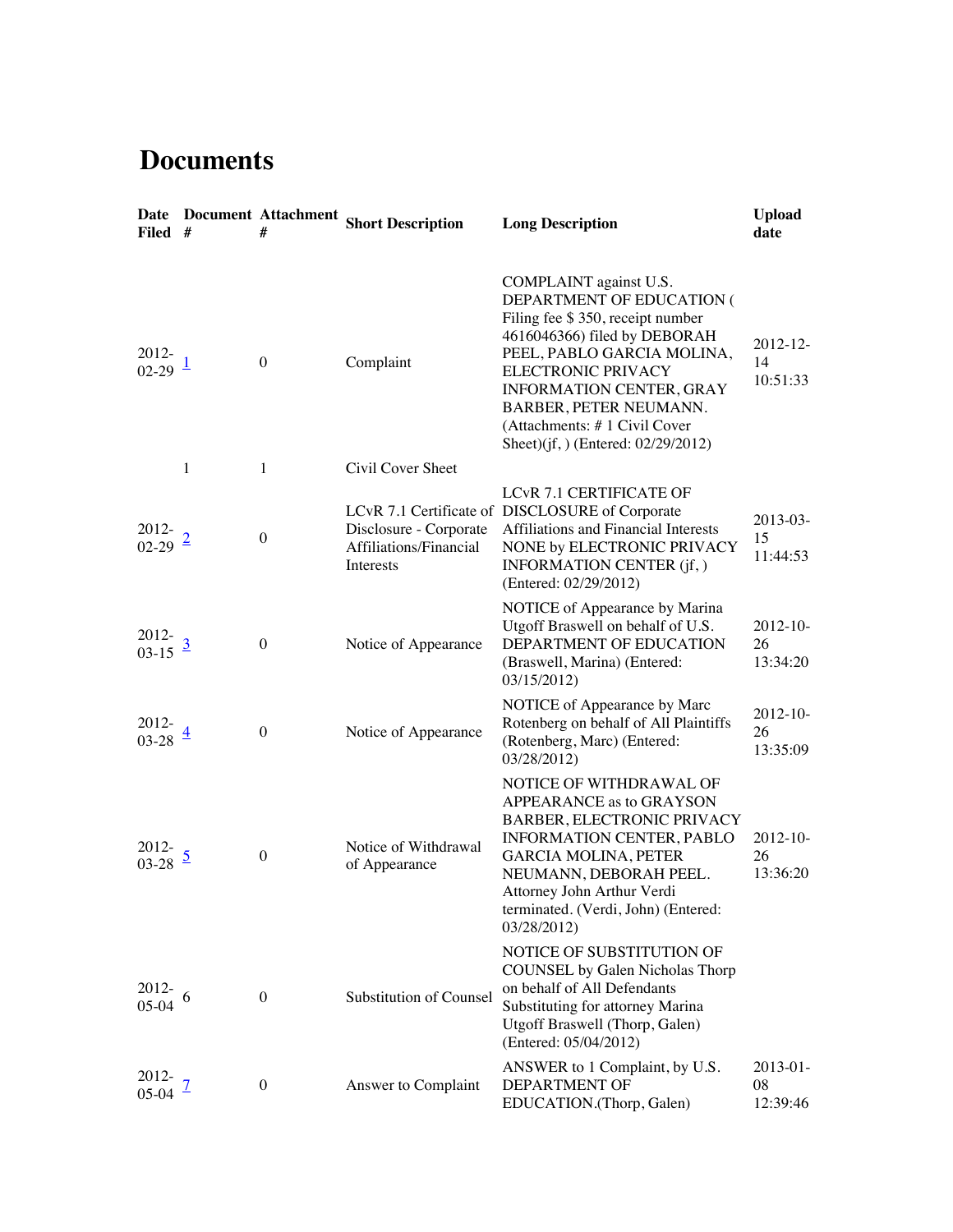|                    |                  |                  |                                    | (Entered: 05/04/2012)                                                                                                                                                                                                                                                                                                                                                                                                                                                                                                                                                                                                                                                                                                                                                                                                                   |                               |
|--------------------|------------------|------------------|------------------------------------|-----------------------------------------------------------------------------------------------------------------------------------------------------------------------------------------------------------------------------------------------------------------------------------------------------------------------------------------------------------------------------------------------------------------------------------------------------------------------------------------------------------------------------------------------------------------------------------------------------------------------------------------------------------------------------------------------------------------------------------------------------------------------------------------------------------------------------------------|-------------------------------|
| 2012-<br>$05-18$   |                  | $\boldsymbol{0}$ | Meet and Confer<br>Statement       | <b>MEET AND CONFER</b><br>STATEMENT. (Attachments: #1<br>Text of Proposed Order)(Thorp,<br>Galen) (Entered: 05/18/2012)                                                                                                                                                                                                                                                                                                                                                                                                                                                                                                                                                                                                                                                                                                                 | $2013 - 07$<br>03<br>10:02:20 |
|                    | 8                | 1                | Text of Proposed Order             |                                                                                                                                                                                                                                                                                                                                                                                                                                                                                                                                                                                                                                                                                                                                                                                                                                         | $2012 - 10$<br>26<br>18:58:38 |
| 2012-<br>$05 - 21$ |                  | $\mathbf{0}$     | Scheduling Order                   | <b>SCHEDULING ORDER: The</b><br>administrative record will be due<br>6/29/2012. Defendant's dispositive<br>motion will be due on 7/27/2012, with<br>plaintiffs' opposition and any cross-<br>motion due 8/27/2012; the reply and<br>opposition to any cross-motion due<br>$9/26/2012$ ; and reply to any cross-<br>motion due 10/10/2012. SEE ORDER<br>FOR COMPLETE DETAILS. Signed<br>by Judge Amy Berman Jackson on<br>5/21/2012. (MT) (Entered:<br>05/21/2012)                                                                                                                                                                                                                                                                                                                                                                       | 2012-05-<br>22<br>17:09:36    |
| 2012-<br>$06-29$   | 10               | $\boldsymbol{0}$ | Administrative Record              | ADMINISTRATIVE RECORD by<br><b>U.S. DEPARTMENT OF</b><br>EDUCATION. (Attachments: #1<br>$Index, #21 - NPRM, #32 -$<br>Comments Pt. 1, #42 - Comments Pt.<br>$2, # 52$ - Comments Pt. 3, # 63 - Final<br>Rule, #74 - 2008 Final Rule, #85 -<br>2008 NPRM, #96 - Hansen<br>Memorandum, #107 - Rescission<br>Memorandum, #118 - Winston<br>Memorandum, #129 - McNeil<br>Memorandum, #13 10 - CDC<br>Agreement, #14 11 - Joint Statement,<br># 15 12 - Rep. Kline Letter, # 16 13 -<br>NCES Basic Concepts, #17 14 -<br>NCES Data Stewardship, #1815 -<br>NCES Statistical Methods, #1916 -<br>GAO Report, #2017 - Fordham<br>Center Report, #21 18 - Data Quality<br>Campaign Email, #22 19 - Nat'l<br>Academic Press Workshop, #23 20 -<br>OMB Directive, #24 21 - NCES<br>Small Rural Districts) (Thorp, Galen)<br>(Entered: 06/29/2012) | $2013 - 01$<br>08<br>12:38:17 |
| 2012-<br>$07 - 23$ | $\underline{11}$ | $\mathbf{0}$     | Motion for<br>Miscellaneous Relief | MOTION to Supplement the<br>Administrative Record and Consider<br>Extra-Record Evidence by<br><b>GRAYSON BARBER,</b><br>ELECTRONIC PRIVACY<br><b>INFORMATION CENTER, PABLO</b><br><b>GARCIA MOLINA, PETER</b><br>NEUMANN, DEBORAH PEEL                                                                                                                                                                                                                                                                                                                                                                                                                                                                                                                                                                                                  | 2012-07-<br>26<br>10:10:23    |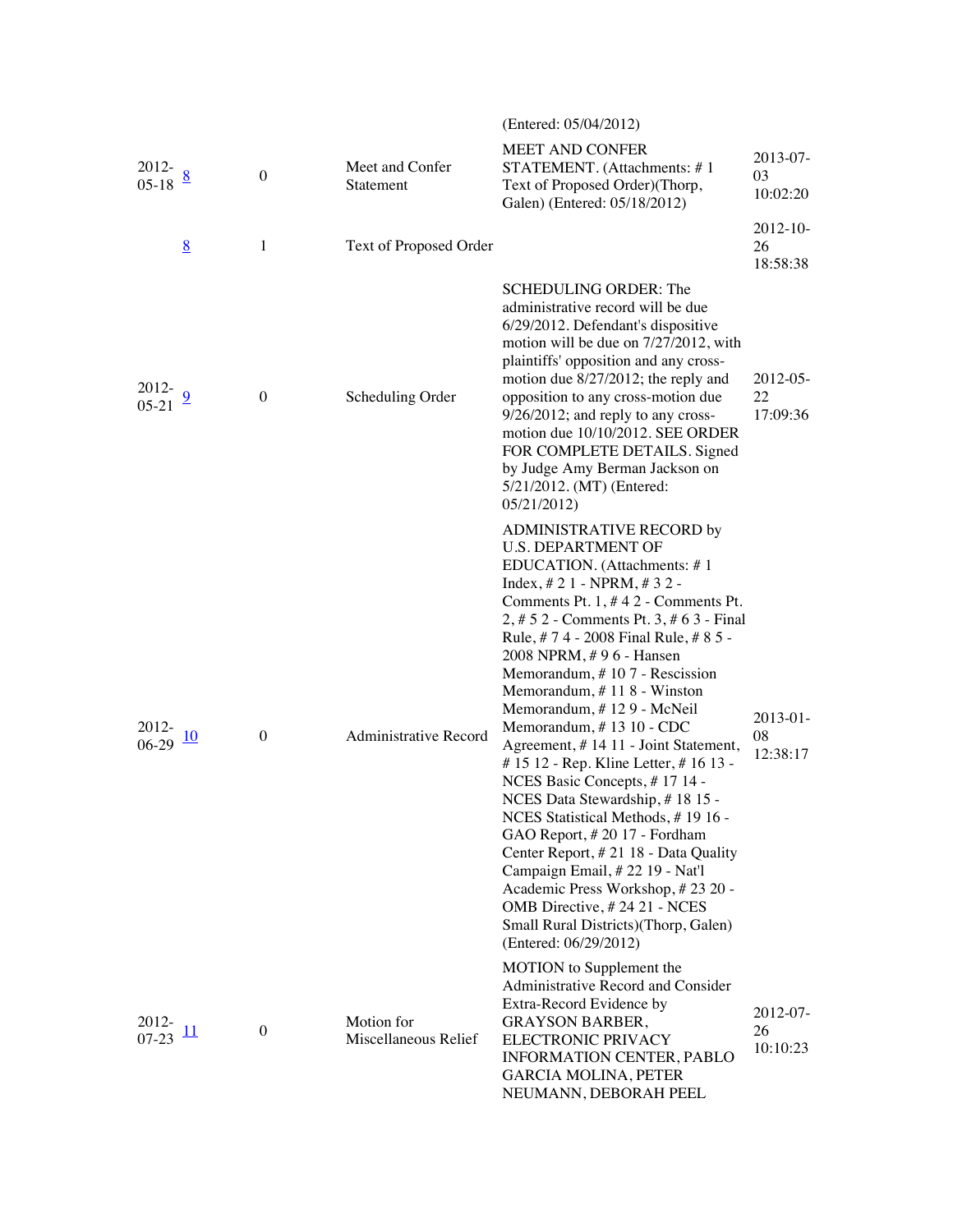(Attachments: # 1 Exhibit A, # 2 Text of Proposed Order)(Rotenberg, Marc) (Entered: 07/23/2012)

|                   | <u> 11</u><br>11 | 1<br>$\overline{2}$ | Exhibit A                                   |                                                                                                                                                                                                                                                                                                                                                                               | 2012-07-<br>26<br>10:14:06<br>2012-07-<br>26 |
|-------------------|------------------|---------------------|---------------------------------------------|-------------------------------------------------------------------------------------------------------------------------------------------------------------------------------------------------------------------------------------------------------------------------------------------------------------------------------------------------------------------------------|----------------------------------------------|
|                   |                  |                     | Text of Proposed Order                      |                                                                                                                                                                                                                                                                                                                                                                               | 10:15:42                                     |
| 2012-<br>$07-23$  | <u>12</u>        | $\boldsymbol{0}$    | Motion for Extension<br>of Time to File     | Consent MOTION for Extension of<br>Time to File Dispositive Motion by<br><b>U.S. DEPARTMENT OF</b><br><b>EDUCATION</b> (Attachments: #1 Text<br>of Proposed Order)(Thorp, Galen)<br>(Entered: 07/23/2012)                                                                                                                                                                     | 2012-07-<br>26<br>10:31:22                   |
|                   | 12               | 1                   | Text of Proposed Order                      |                                                                                                                                                                                                                                                                                                                                                                               | 2012-10-<br>26<br>17:08:18                   |
| $2012 -$<br>08-09 | 13               | $\boldsymbol{0}$    | Memorandum in<br>Opposition                 | Memorandum in opposition to re 11<br>MOTION to Supplement the<br>Administrative Record and Consider<br>Extra-Record Evidence filed by U.S.<br>DEPARTMENT OF EDUCATION.<br>(Attachments: $# 1$ Exhibit 1, $# 2$ Text<br>of Proposed Order)(Thorp, Galen)<br>(Entered: 08/09/2012)                                                                                              | 2012-08-<br>09<br>16:51:58                   |
|                   | <u>13</u>        | 1                   | Exhibit 1                                   |                                                                                                                                                                                                                                                                                                                                                                               | 2012-08-<br>09<br>15:04:14                   |
|                   | <u>13</u>        | $\overline{2}$      | Text of Proposed Order                      |                                                                                                                                                                                                                                                                                                                                                                               | 2012-08-<br>09<br>17:01:10                   |
| 2012-<br>$08-16$  | 14               | $\boldsymbol{0}$    | Reply to opposition to<br>Motion            | REPLY to opposition to motion re 11<br>MOTION to Supplement the<br>Administrative Record and Consider<br>Extra-Record Evidence filed by<br><b>GRAYSON BARBER,</b><br>ELECTRONIC PRIVACY<br><b>INFORMATION CENTER, PABLO</b><br><b>GARCIA MOLINA, PETER</b><br>NEUMANN, DEBORAH PEEL.<br>(Attachments: #1 Text of Proposed<br>Order)(Rotenberg, Marc) (Entered:<br>08/16/2012) | 2012-08-<br>16<br>17:34:07                   |
|                   | <u>14</u>        | $\mathbf{1}$        | Text of Proposed Order                      |                                                                                                                                                                                                                                                                                                                                                                               | 2012-08-<br>24<br>16:27:35                   |
| 2012-<br>$10-26$  | 15               | $\boldsymbol{0}$    | Order on Motion for<br>Miscellaneous Relief | MEMORANDUM OPINION AND<br>ORDER granting in part and denying<br>in part 11 Motion to Supplement the<br>Administrative Record and Consider                                                                                                                                                                                                                                     | 2012-10-<br>26<br>17:36:24                   |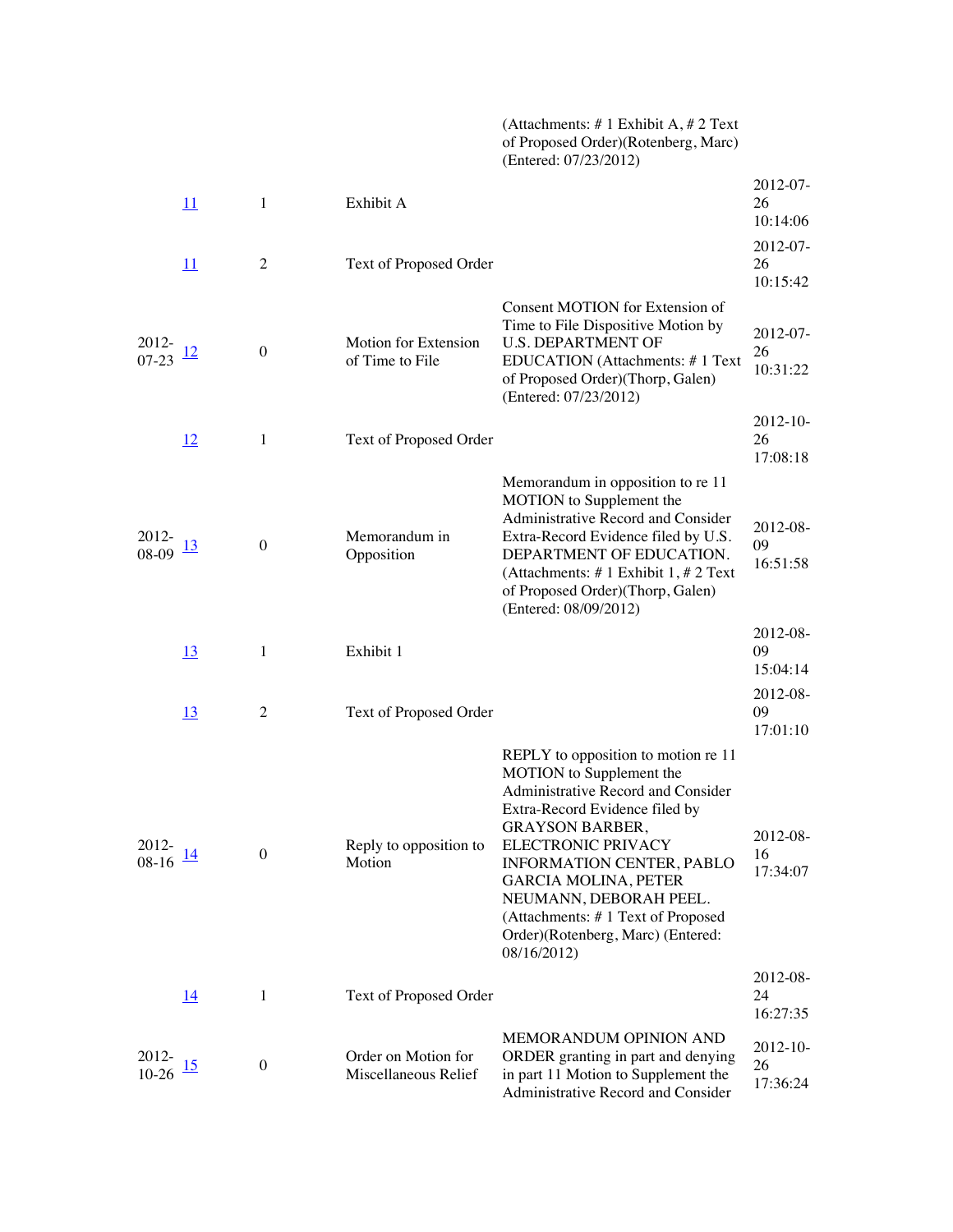|                  |            |                          |                                                        | Extra-Record Evidence. The Clerk is<br>directed to docket pages 6-37 of [13-1]<br>as a supplement to the administrative<br>record. (SEE ORDER FOR<br>COMPLETE DETAILS). Signed by<br>Judge Amy Berman Jackson on<br>10/26/12. (lcabj1) (Entered:<br>10/26/2012)                                                                                                                                                                                                         |                               |
|------------------|------------|--------------------------|--------------------------------------------------------|-------------------------------------------------------------------------------------------------------------------------------------------------------------------------------------------------------------------------------------------------------------------------------------------------------------------------------------------------------------------------------------------------------------------------------------------------------------------------|-------------------------------|
| 2012-<br>$10-26$ | 16         | $\boldsymbol{0}$         | Supplemental<br>Memorandum                             | SUPPLEMENT to re 10<br>Administrative Record,,, filed by U.S.<br>DEPARTMENT OF EDUCATION.<br>$(jf, )$ Modified on 11/14/2012 to<br>correct filer (jf, ). (Entered:<br>10/31/2012)                                                                                                                                                                                                                                                                                       |                               |
| 2012-<br>11-08   | <u>17</u>  | $\boldsymbol{0}$         | Meet and Confer<br>Statement                           | Joint Status Report. (Attachments: #1<br>Text of Proposed Order Proposed<br>Scheduling Order)(Rotenberg, Marc)<br>Modified per counsel on 11/8/2012<br>(td, ). (Entered: 11/08/2012)                                                                                                                                                                                                                                                                                    | 2012-11-<br>08<br>15:44:13    |
|                  | <u>17</u>  | 1                        | Text of Proposed Order<br>Proposed Scheduling<br>Order |                                                                                                                                                                                                                                                                                                                                                                                                                                                                         | $2012 - 11$<br>08<br>15:45:51 |
| 2012-<br>11-30   | <u> 18</u> | $\boldsymbol{0}$         | <b>Motion to Dismiss</b>                               | MOTION to Dismiss or, in the<br>Alternative, MOTION for Summary<br>Judgment by U.S. DEPARTMENT OF<br>EDUCATION (Attachments: #1<br>Exhibit Index, # 2 Exhibit A, # 3<br>Exhibit B, $#$ 4 Exhibit C, $#$ 5 Exhibit<br>D, # 6 Exhibit E, # 7 Exhibit F, # 8<br>Exhibit G, $# 9$ Exhibit H, $# 10$ Exhibit<br>I, # 11 Exhibit J, # 12 Exhibit K, # 13<br>Exhibit L, #14 Exhibit M, #15<br>Exhibit N, #16 Text of Proposed<br>Order)(Thorp, Galen) (Entered:<br>11/30/2012) | 2012-12-<br>05<br>11:10:28    |
|                  | <u>18</u>  | 1                        | Exhibit Index                                          |                                                                                                                                                                                                                                                                                                                                                                                                                                                                         | $2012 - 12$<br>18<br>14:26:06 |
|                  | <u>18</u>  | $\overline{c}$           | Exhibit A                                              |                                                                                                                                                                                                                                                                                                                                                                                                                                                                         | 2012-12-<br>07<br>17:31:59    |
|                  | <u>18</u>  | 3                        | Exhibit B                                              |                                                                                                                                                                                                                                                                                                                                                                                                                                                                         | 2012-12-<br>17<br>17:18:37    |
|                  | <u>18</u>  | $\overline{\mathcal{A}}$ | Exhibit C                                              |                                                                                                                                                                                                                                                                                                                                                                                                                                                                         | 2012-12-<br>07<br>17:39:52    |
|                  | <u>18</u>  | 5                        | Exhibit D                                              |                                                                                                                                                                                                                                                                                                                                                                                                                                                                         | 2012-12-<br>07<br>17:40:39    |
|                  | <u>18</u>  | 6                        | Exhibit E                                              |                                                                                                                                                                                                                                                                                                                                                                                                                                                                         | 2012-12-                      |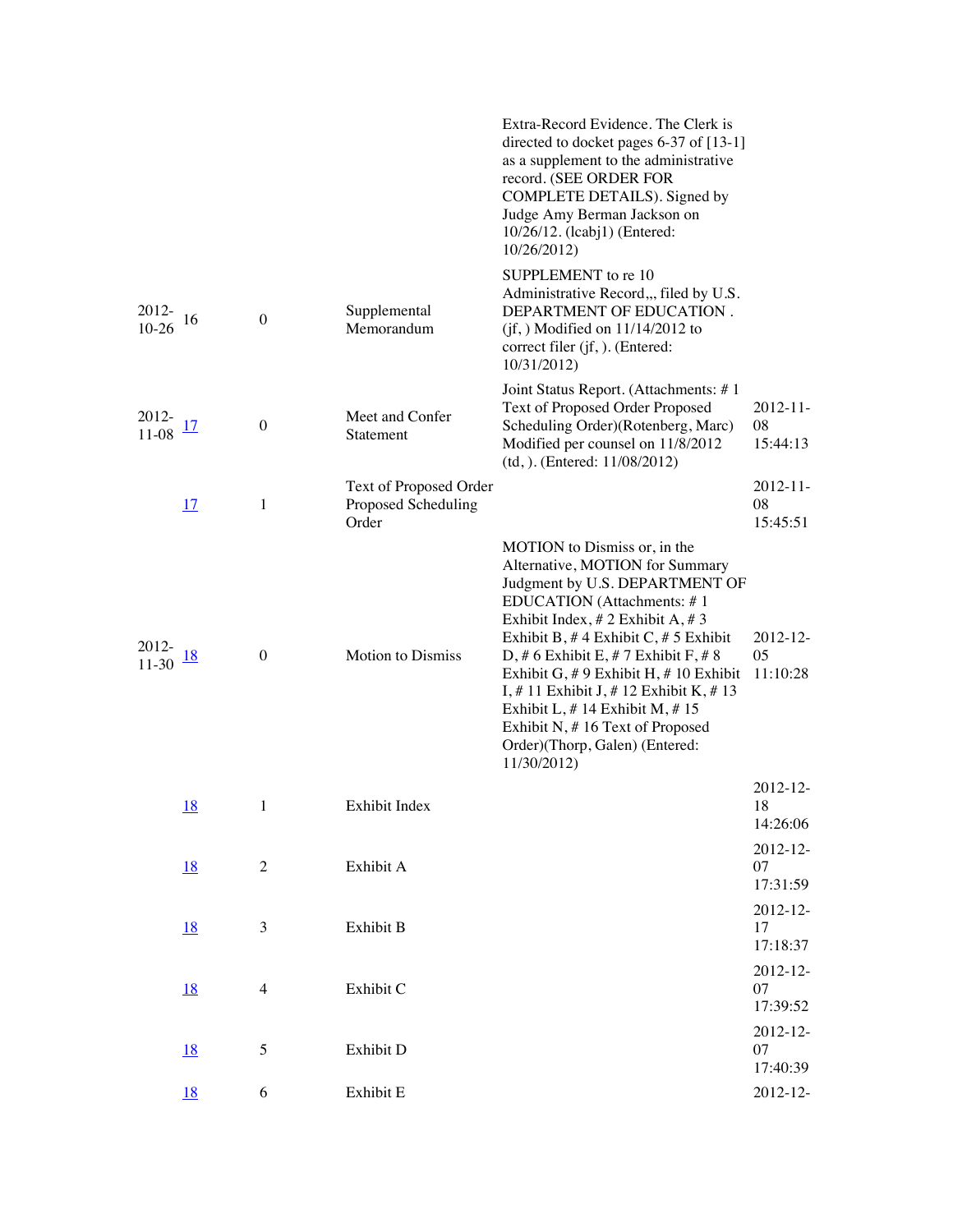|                |           |                  |                                    |                                                                                                                                                                                                                                                                                | 07<br>17:41:17                |
|----------------|-----------|------------------|------------------------------------|--------------------------------------------------------------------------------------------------------------------------------------------------------------------------------------------------------------------------------------------------------------------------------|-------------------------------|
|                | <u>18</u> | $\tau$           | Exhibit F                          |                                                                                                                                                                                                                                                                                | 2012-12-<br>07<br>17:42:55    |
|                | <u>18</u> | 8                | Exhibit G                          |                                                                                                                                                                                                                                                                                | 2012-12-<br>17<br>17:56:28    |
|                | <u>18</u> | 9                | Exhibit H                          |                                                                                                                                                                                                                                                                                | 2012-12-<br>19<br>12:34:34    |
|                | <u>18</u> | 10               | Exhibit I                          |                                                                                                                                                                                                                                                                                | 2012-12-<br>17<br>17:58:10    |
|                | <u>18</u> | 11               | Exhibit J                          |                                                                                                                                                                                                                                                                                | 2012-12-<br>17                |
|                | <u>18</u> | 12               | Exhibit K                          |                                                                                                                                                                                                                                                                                | 17:58:22<br>2013-01-<br>10    |
|                | <u>18</u> | 13               | Exhibit L                          |                                                                                                                                                                                                                                                                                | 11:38:38<br>2013-01-<br>10    |
|                | <u>18</u> | 14               | Exhibit M                          |                                                                                                                                                                                                                                                                                | 11:43:45<br>2012-12-<br>17    |
|                | <u>18</u> | 15               | Exhibit N                          |                                                                                                                                                                                                                                                                                | 17:58:52<br>2012-12-<br>17    |
|                | <u>18</u> | 16               | Text of Proposed Order             |                                                                                                                                                                                                                                                                                | 18:00:45<br>2013-01-<br>18    |
|                |           |                  |                                    | Consent MOTION for Extension of                                                                                                                                                                                                                                                | 15:12:56                      |
| 2012-<br>12-19 | 19        | $\boldsymbol{0}$ | Motion for Extension<br>of Time to | Time to File Plaintiffs' Opposition and<br>Cross-Motion by GRAYSON<br>BARBER, ELECTRONIC PRIVACY<br>INFORMATION CENTER, PABLO<br><b>GARCIA MOLINA, PETER</b><br>NEUMANN, DEBORAH PEEL<br>(Attachments: #1 Text of Proposed<br>Order)(Rotenberg, Marc) (Entered:<br>12/19/2012) | 2012-12-<br>19<br>18:03:35    |
|                | <u>19</u> | $\mathbf{1}$     | Text of Proposed Order             |                                                                                                                                                                                                                                                                                | $2012 - 12$<br>19<br>18:22:45 |
| 2013-<br>01-18 | 20        | $\boldsymbol{0}$ | Memorandum in<br>Opposition        | Memorandum in opposition to re 18<br>MOTION to Dismiss or, in the<br>Alternative MOTION for Summary<br>Judgment Combined<br>Opposition/Cross-Motion filed by                                                                                                                   | 2013-01-<br>18<br>22:03:30    |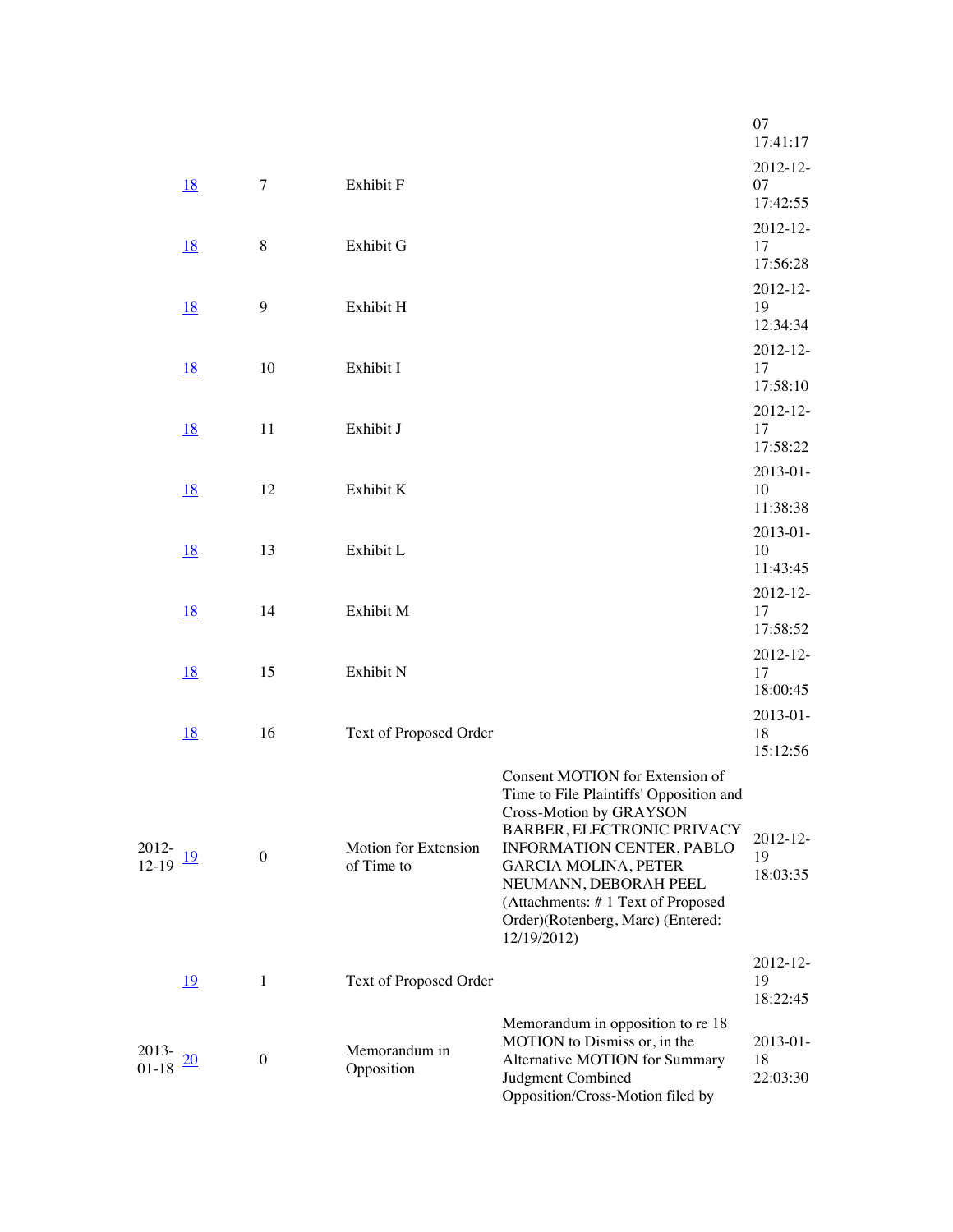GRAYSON BARBER, ELECTRONIC PRIVACY INFORMATION CENTER, PABLO GARCIA MOLINA, PETER NEUMANN, DEBORAH PEEL. (Attachments: # 1 Exhibit Index, # 2 Exhibit A, # 3 Exhibit B, # 4 Exhibit C, # 5 Exhibit D, # 6 Exhibit E, # 7 Exhibit F, # 8 Exhibit G, # 9 Text of Proposed Order)(Rotenberg, Marc) (Entered: 01/18/2013)

|                  | $\overline{20}$ | $\mathbf{1}$     | Exhibit Index                  |                                                                                                                                                                                                                                                                                                                                                                           | 2013-02-<br>13<br>12:06:26 |
|------------------|-----------------|------------------|--------------------------------|---------------------------------------------------------------------------------------------------------------------------------------------------------------------------------------------------------------------------------------------------------------------------------------------------------------------------------------------------------------------------|----------------------------|
|                  | 20              | $\overline{2}$   | Exhibit A                      |                                                                                                                                                                                                                                                                                                                                                                           |                            |
|                  | 20              | 3                | Exhibit B                      |                                                                                                                                                                                                                                                                                                                                                                           |                            |
|                  | 20              | 4                | Exhibit C                      |                                                                                                                                                                                                                                                                                                                                                                           |                            |
|                  | 20              | 5                | Exhibit D                      |                                                                                                                                                                                                                                                                                                                                                                           |                            |
|                  | 20              | 6                | Exhibit E                      |                                                                                                                                                                                                                                                                                                                                                                           | 2013-02-<br>13<br>20:49:09 |
|                  | 20              | 7                | Exhibit F                      |                                                                                                                                                                                                                                                                                                                                                                           | 2013-02-<br>13<br>12:08:00 |
|                  | 20              | 8                | Exhibit G                      |                                                                                                                                                                                                                                                                                                                                                                           | 2013-02-<br>13<br>20:47:20 |
|                  | 20              | 9                | Text of Proposed Order         |                                                                                                                                                                                                                                                                                                                                                                           |                            |
| 2013-<br>01-18   | 21              | $\boldsymbol{0}$ | Motion for Summary<br>Judgment | <b>CROSS MOTION</b> for Summary<br>Judgment by GRAYSON BARBER,<br><b>ELECTRONIC PRIVACY</b><br><b>INFORMATION CENTER, PABLO</b><br><b>GARCIA MOLINA, PETER</b><br>NEUMANN, DEBORAH PEEL. (See<br>Docket Entry 20 to view document)<br>$(jf, )$ (Entered: 01/22/2013)                                                                                                      |                            |
| 2013-<br>$02-01$ | $\overline{22}$ | $\boldsymbol{0}$ | Memorandum in<br>Opposition    | Memorandum in opposition to re 21<br><b>MOTION</b> for Summary Judgment<br>(Plaintiffs' Cross-Motion) and Reply<br>in Support of Defendant's Motion to<br>Dismiss or, in the Alternative, for<br>Summary Judgment filed by U.S.<br>DEPARTMENT OF EDUCATION.<br>(Attachments: #1 Statement of Facts,<br># 2 Text of Proposed Order)(Thorp,<br>Galen) (Entered: 02/01/2013) | 2013-02-<br>04<br>12:01:00 |
|                  | 22              | $\mathbf{1}$     | <b>Statement of Facts</b>      |                                                                                                                                                                                                                                                                                                                                                                           | 2013-02-<br>04<br>14:36:39 |
|                  | 22              | $\overline{2}$   | Text of Proposed Order         |                                                                                                                                                                                                                                                                                                                                                                           | 2013-02-                   |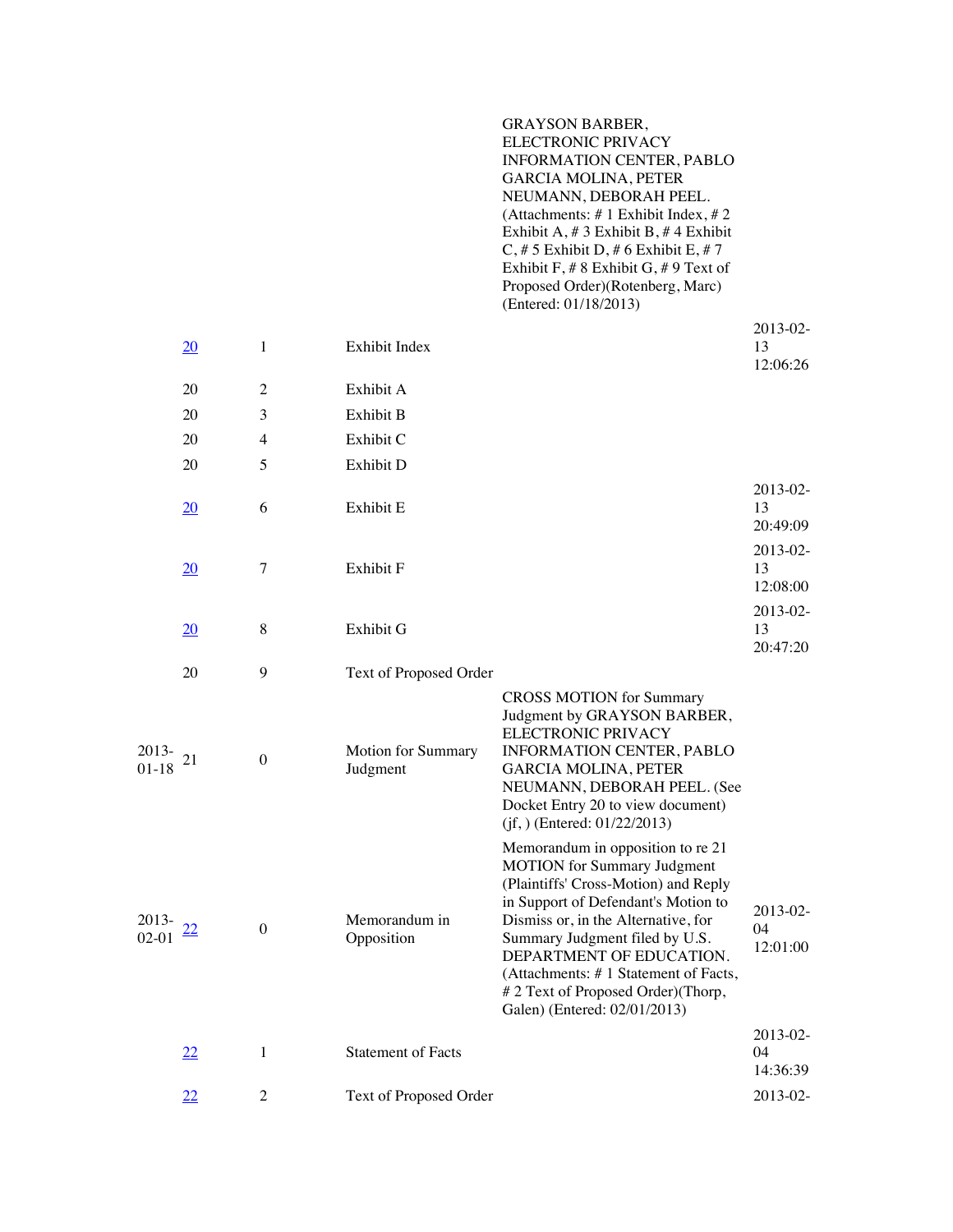| 2013-<br>$02 - 04$ | 23 | $\boldsymbol{0}$ | Reply to opposition to<br>Motion | REPLY to opposition to motion re 18<br>MOTION to Dismiss or, in the<br>Alternative MOTION for Summary<br>Judgment (also filed as Docket No. 22,<br>Opposition to Plaintiffs' Cross-<br>Motion) filed by U.S. DEPARTMENT<br>OF EDUCATION. (Thorp, Galen)<br>(Entered: 02/04/2013)                                                                                              |                            |
|--------------------|----|------------------|----------------------------------|-------------------------------------------------------------------------------------------------------------------------------------------------------------------------------------------------------------------------------------------------------------------------------------------------------------------------------------------------------------------------------|----------------------------|
| 2013-<br>$02 - 15$ |    | $\boldsymbol{0}$ |                                  | REPLY to opposition to motion re 21<br><b>MOTION</b> for Summary Judgment<br>filed by GRAYSON BARBER,<br>ELECTRONIC PRIVACY<br><b>INFORMATION CENTER, PABLO</b><br><b>GARCIA MOLINA, PETER</b><br>NEUMANN, DEBORAH PEEL.<br>(Attachments: #1 Exhibit Index, #2<br>Exhibit A, $# 3$ Exhibit B, $# 4$ Exhibit<br>$C, \# 5$ Exhibit D)(Rotenberg, Marc)<br>(Entered: 02/15/2013) | 2013-02-<br>15<br>22:25:36 |
|                    | 24 | 1                | Exhibit Index                    |                                                                                                                                                                                                                                                                                                                                                                               | 2013-02-<br>15<br>22:25:57 |
|                    | 24 | $\overline{2}$   | Exhibit A                        |                                                                                                                                                                                                                                                                                                                                                                               | 2013-02-<br>15<br>22:26:09 |
|                    | 24 | 3                | Exhibit B                        |                                                                                                                                                                                                                                                                                                                                                                               | 2013-02-<br>15<br>22:26:22 |
|                    | 24 | $\overline{4}$   | Exhibit C                        |                                                                                                                                                                                                                                                                                                                                                                               | 2013-02-<br>15<br>22:26:36 |
|                    | 24 | 5                | Exhibit D                        |                                                                                                                                                                                                                                                                                                                                                                               | 2013-02-<br>15<br>22:27:30 |
| 2013-<br>03-01     |    | $\mathbf{0}$     |                                  | NOTICE of filing of Joint Appendix<br>by GRAYSON BARBER,<br>ELECTRONIC PRIVACY<br><b>INFORMATION CENTER, PABLO</b><br><b>GARCIA MOLINA, PETER</b><br>NEUMANN, DEBORAH PEEL<br>(Attachments: #1 Index of Joint<br>Appendix, #2 Appendix Joint<br>Appendix)(Rotenberg, Marc)<br>(Entered: 03/01/2013)                                                                           | 2013-03-<br>05<br>10:16:01 |
|                    | 25 | $\mathbf{1}$     | Index of Joint<br>Appendix       |                                                                                                                                                                                                                                                                                                                                                                               | 2013-03-<br>05<br>10:17:18 |
|                    | 25 | 2                | Appendix Joint<br>Appendix       |                                                                                                                                                                                                                                                                                                                                                                               | 2013-03-<br>05             |